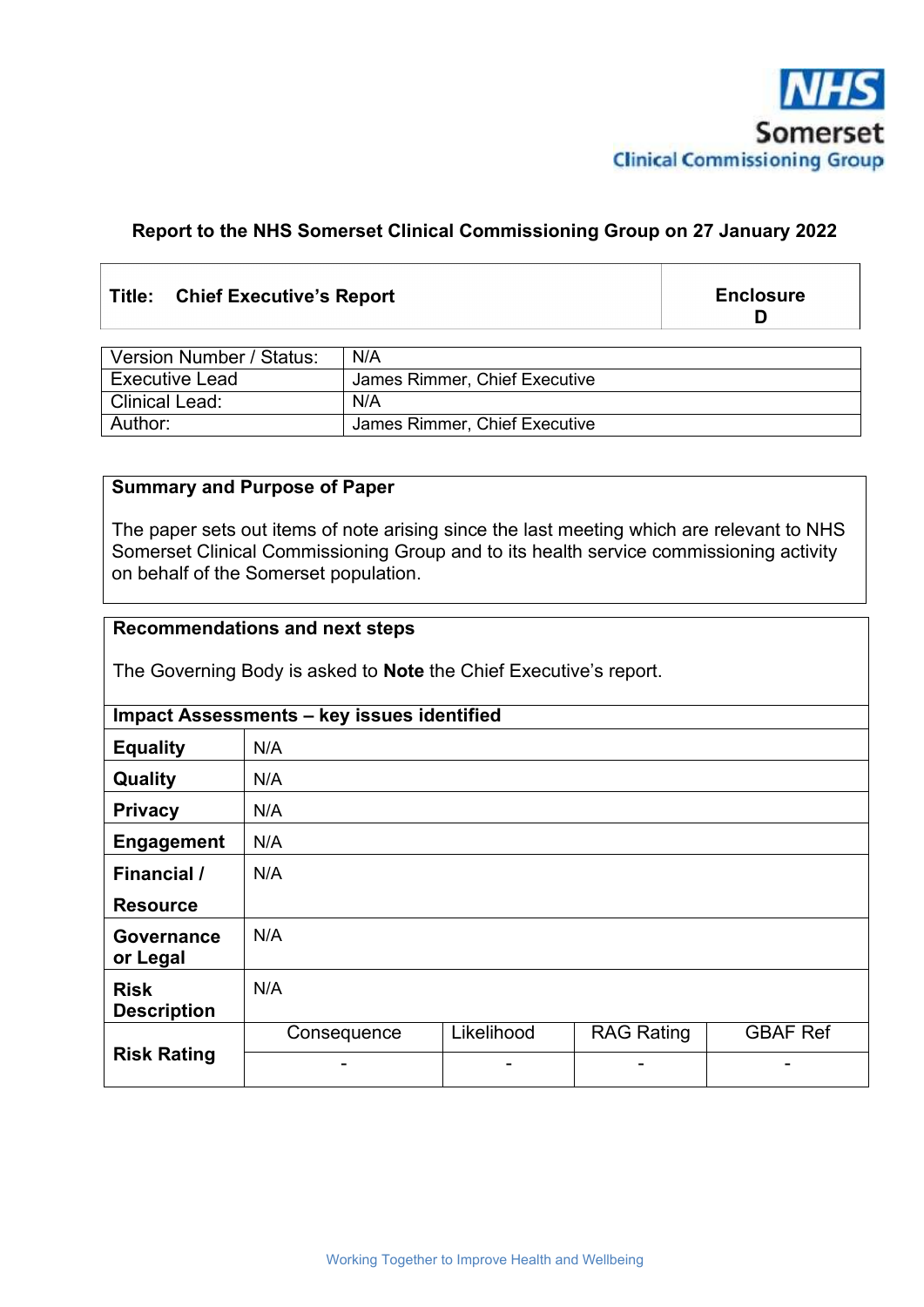

#### **CHIEF EXECUTIVE'S REPORT**

#### **1 INTRODUCTION**

1.1 This report provides a summary of items of note arising during the period to 20 January 2022 and information on my activity during this period.

#### **2 NATIONAL**

#### **Covid-19 pandemic**

2.1 The COVID-19 Omicron variant has become the dominant variant of COVID over the past two months, overtaking the previous Delta variant. This has caused a stepping-up of the response in England to Plan B with the re-introduction of mask wearing and home working and the addition of COVID passports for certain venues. It is hoped that the peak of this variant has passed and these measures are therefore being stood down. The Governing Board will receive a full briefing on the current position in Somerset during the meeting.

#### **Level 4 National Incident**

2.2 A letter was received on 13 December 2021 from Amanda Pritchard and Professor Stephen Powis regarding 'Preparing the NHS for the potential impact of the Omicron variant and other winter pressures' declaring a Level 4 National Incident, in recognition of the impact on the NHS of both supporting the vital increase in the vaccination programme and preparing for a potentially significant increase in COVID-19 cases.

#### **Government Announcement re Plan B Measures**

- 2.3 We are currently reviewing the latest Government announcement about Plan B measures coming to an end from next Thursday, 27 January 2022, with mandatory face coverings in public places and Covid passports no longer required and the requirement to work from home lifted with effect from 20 January 2022.
- 2.4 The CCG's offices at Wynford House are currently in the final phase of refurbishment to accommodate new hybrid ways of working. The full refurbishment should be complete by 7 Feb but spaces remain available (as they have ben throughout the pandemic) for those who need them.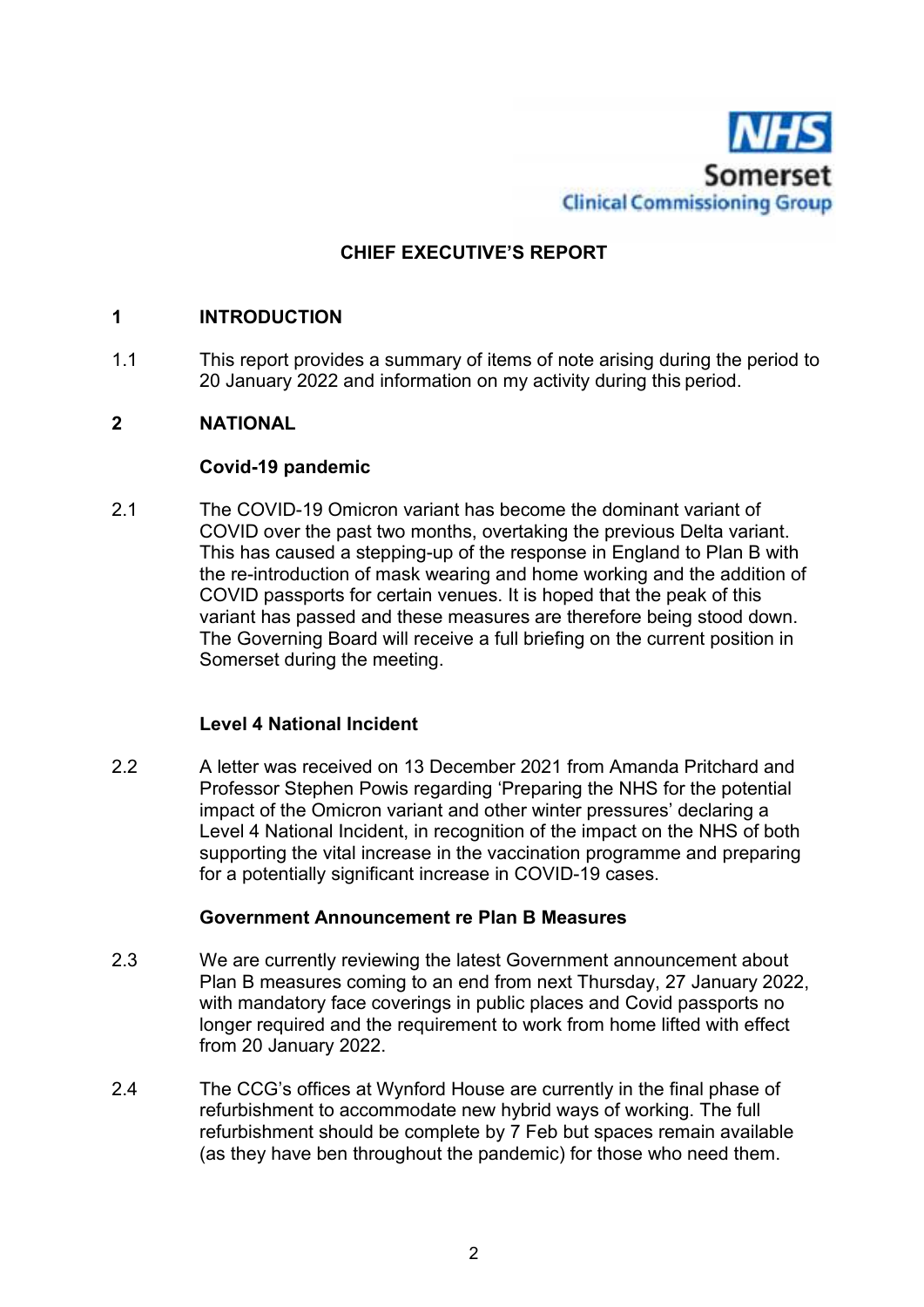#### **Working together to improve health and social care for all**

- 2.5 In line with national planning guidance, the transition of CCGs to Integrated Care Boards (ICBs) has been moved from the original target date of 1 April to 1 July 2022. This remains a target date as the Act to trigger this transition has yet to pass through parliament; this is expected to happen in early/mid-April.
- 2.6 Governance arrangements to accommodate this delay are being reviewed and will be discussed with Governing Body members in Part B.
- **3 LOCAL**

#### **Operational Pressures Escalation Level (OPEL)**

- 3.1 OPEL shows the amount of pressure being experienced by hospital, community and emergency health services. OPEL Level 1 is the lowest level of pressure on the system. OPEL Level 4 is the highest.
- 3.2 As at 18 January 2022, the escalation level for the whole of Somerset was OPEL Level 3, described as:

*Four-hour performance is being significantly compromised. The local health and social care system is experiencing major pressures compromising patient flow, and these continue to increase. Actions taken in OPEL 2 have not succeeded in returning the system to OPEL 1. Further urgent actions are now required across the system by all A&E Delivery Board partners, and increased external support may be required. Regional teams in NHS E and NHS I including the Regional Director will be made aware of rising system pressure, providing additional support as deemed appropriate and agreed locally. Decisions to move to system level OPEL 4 will be discussed between the Trust CEO, the CCG AO, and System leadership (CCG/STP/ICS Director). This should also be agreed with the Regional Director, or their nominated Deputy. The National UEC Operations team will be immediately informed by the Regional UEC Operational Leads through internal reporting mechanisms.* 

#### **Community Services Prioritisation Framework**

3.3 A Community Health Services Prioritisation Framework has been produced by NHS England and NHS Improvement to aid local decision making about service and staff prioritisation until 1 March 2022 (attached).

> The decision about where community health workforce are redeployed is a local one but is most likely to focus on the priority areas of supporting as many patients as possible to be discharged, admission avoidance work and supporting the COVID vaccination programme.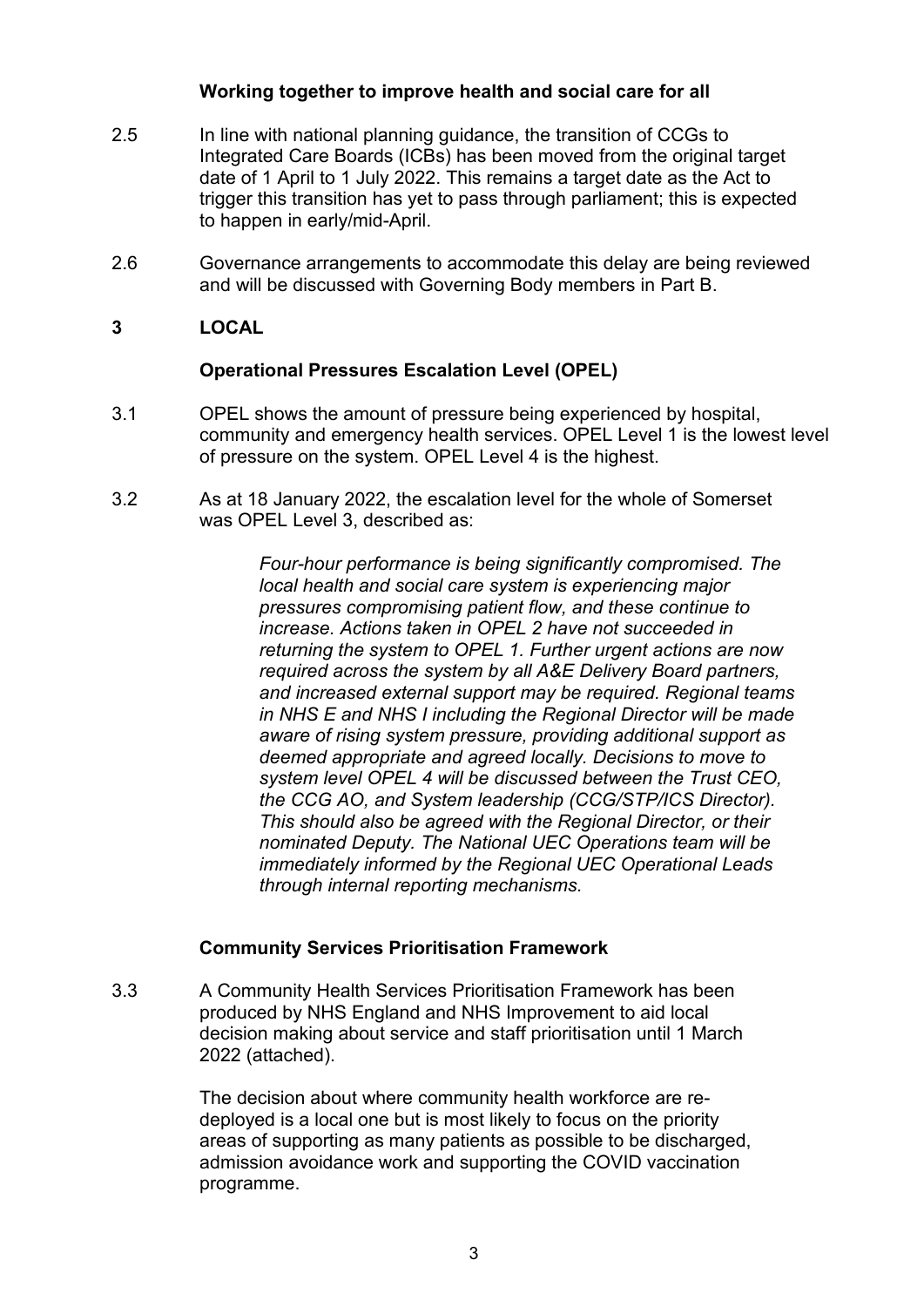#### **Covid-19 vaccination programme**

- 3.4 The COVID-19 vaccination programme continues to deliver against national targets despite the pace of change and the challenges that brings. The booster jabs, which had started in late September, were given a national push in early December with the requirement that this booster was made available to all eligible adults. The Somerset system and local population responded in a very positive manner with over 80% of eligible adults (the NHs target) having now received their booster. Somerset is only one of nine systems (out of 42) to achieve the 80% target.
- 3.5 My thanks go to Dr Alex Murray who leads this for the CCG, and to all our colleagues, partners and volunteers involved in the programme; it has been yet another vaccine success for Somerset.

#### **Representing the CCG**

- 3.6 I have represented the CCG at a variety of internal and external events, including the following meetings:-
	- Meeting with Jane Milligan, Chief Executive, NHS Devon CCG
	- Meeting with Martin Wilkinson, Director of Performance and Improvement, **NHSFI**
	- Somerset Health and Wellbeing Board
	- Somerset ICS Executive Meetings
	- SVOC Gold Meetings
	- SWEDI Sub-Group Meeting
	- South West System Leads Meetings (ICS Development)
	- Somerset System Elective Recovery Meeting with NHSEI
	- COVID-19 Inquiry System Leaders Webinar
	- Leading for Inclusion Group meeting with NHSEI
	- Meetings with Paul von der Heyde, Somerset ICS Chair
	- Julie Bolus Nursing Award Ceremony
	- Somerset Covid-19 Engagement Board Meetings
	- Somerset System Gold Command Meetings
	- Update on the COVID-19 Vaccination Programme with NHSEI
	- South West System Leads Meeting (Recovery)
	- Meeting to discuss Domiciliary Healthcare Workforce with NHSEI
	- Health and Wellbeing Executive Meeting
	- South West Regional Chief Executives Meetings
	- ICS Board Meeting
	- South West Population and Public Health Academy Health Inequalities in Coastal Towns Webinar
	- Fit For My Future Programme Board
	- Meeting with Mike Radford, Somerset Surgical Services
	- Somerset Covid-19 Engagement Board
	- NHS Covid-19 Vaccination Programme: all system update
	- Speaker at University of Bristol Careers Event
	- Meeting with Elizabeth O'Mahony, Regional Director, NHSEI South West
	- Avon & Somerset LRF COVID-19 Strategic Co-ordination Group Meetings
	- Healthy Weston Steering Group Meetings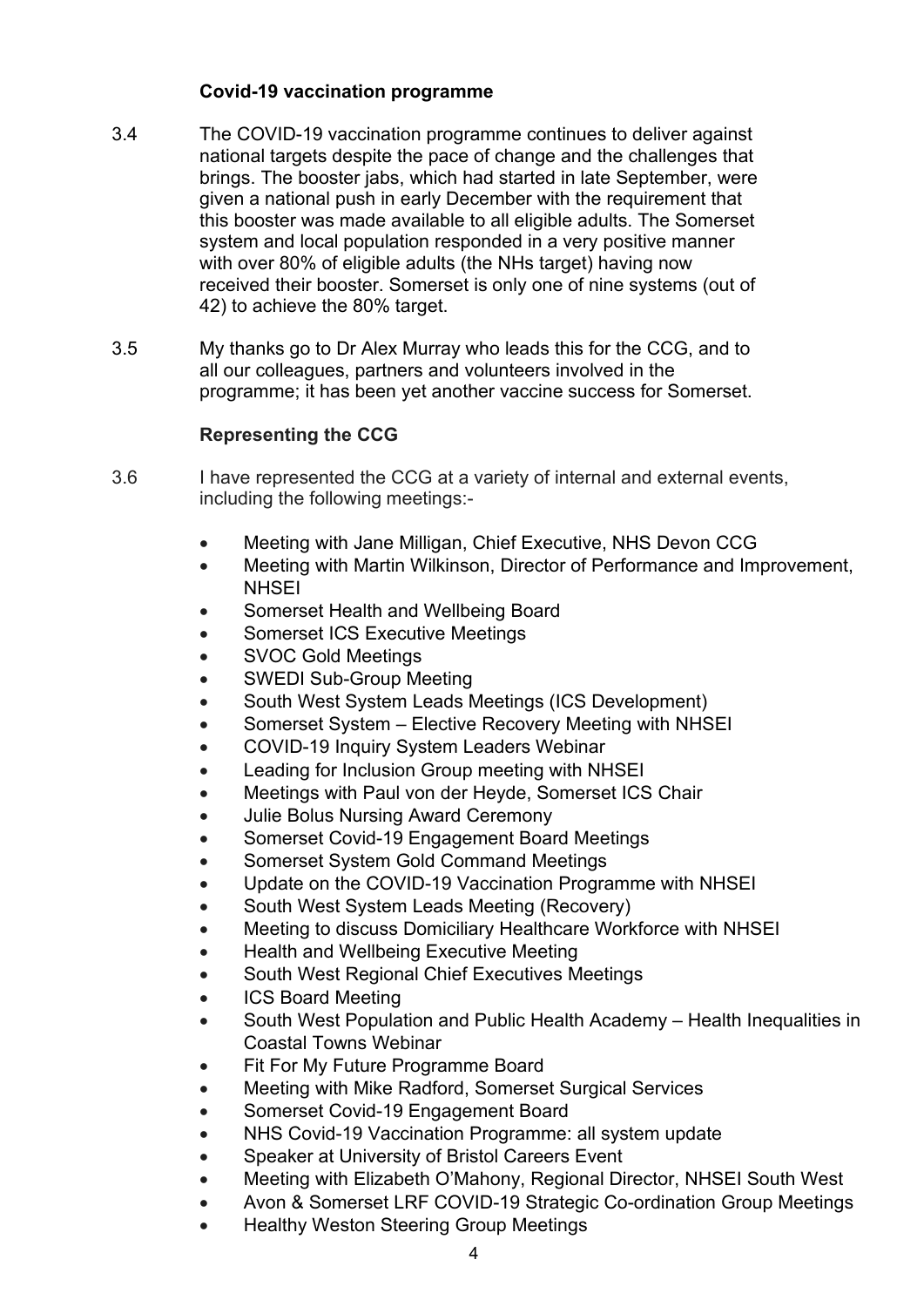- South West Regional Roadshow with Amanda Pritchard, NHS CE and NHSEI **Executives**
- South West CEO Leadership Meeting with NHSEI
- SEND Improvement Board Meeting
- Meetings with Jonathan Higman, ICB Chief Executive Designate
- Meeting with Mark Cooke, Director of Strategy and Transformation, NHSEI South West
- South West System Chief Execs Meeting (ICS Establishment)
- COVID-19 update for system leaders with NHSEI
- **CCG/LMC Liaison Meeting**
- South West Mental Health Programme Board
- Regional Elective Recovery Steering Group Meeting
- Advisory Somerset Health & Wellbeing Board Meeting
- SEND Improvement Board Monitoring Visit
- NIHR HSDR Funding Committee Meeting

20 January 2022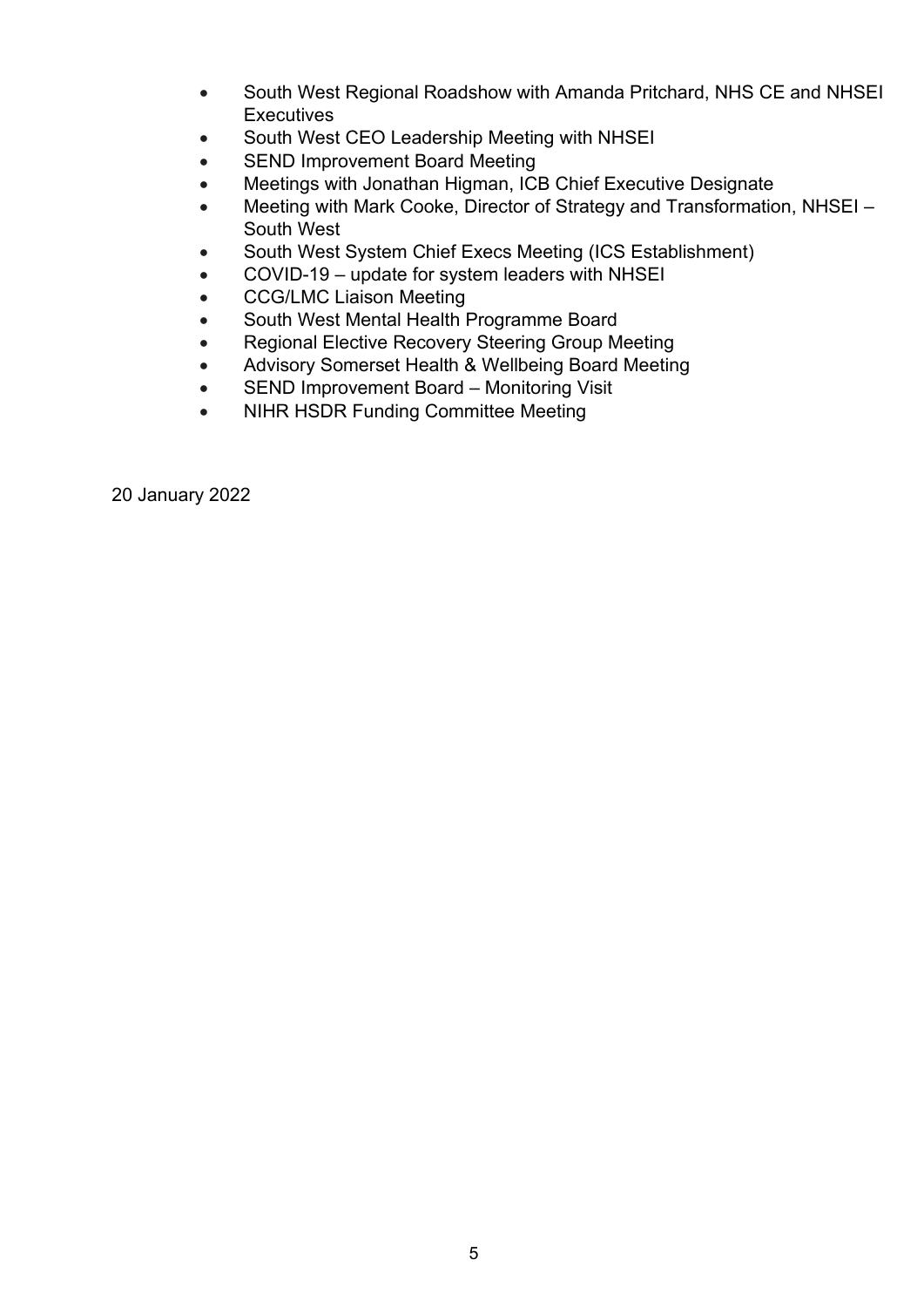Publication approval reference: PAR1257



# Community services prioritisation framework

### 11 January 2022

Given the increasing pressures on the health system due to the Omicron wave of COVID-19 this winter and the need to provide booster jabs as quickly as possible, local decisions will need to be made about how to prioritise use of the community health workforce. Redeployed community workforce should be used first to ensure there is adequate community health provision to support as many patients as possible out of hospital. The capacity in community services will need to be extended to enable this including, but not limited to, supporting discharge pathways and urgent community response provision, mobilising virtual wards and supporting end-of-life care at home.

This framework sets out national advice in relation to the relative priority of community health services. It aids decision-making on community heath workforce redeployment locally and regionally between 11 January 2022 and 28 February 2022. The expectation (currently) is that all services should resume from 1 March 2022.

It may be helpful to review the [Age UK report f](https://www.ageuk.org.uk/globalassets/age-uk/documents/reports-and-publications/reports-and-briefings/health--wellbeing/coronavirus/id204712-age-uk-coronavirus-impact-report---one-year-on.pdf)indings on the implications of stopping services following the first wave of COVID-19. Building on the learning from this wave, decisions to delay or pause service provision for specific services lines or groups of patients should be risk assessed locally for:

- 1. impact on patients' outcomes
- 2. consideration of patient complexity and the impact of stopping any one service as part of an integrated service offer for Adults or an EHCP plan for Children
- 3. impact on [health inequalities](https://www.engage.england.nhs.uk/survey/core20plus5/user_uploads/core20plus5-online-engage-survey-supporting-document-v1.pdf)
- 4. safeguarding responsibilities/opportunities
- 5. the need for timely interventions and assessment
- 6. consideration of length of time patients have been waiting
- 7. impact on the wider system and the ability for the system to 'catch up later'.

Service prioritisation decisions will need clinical leadership and local sign off from the local chief nurse and chief medical colleague.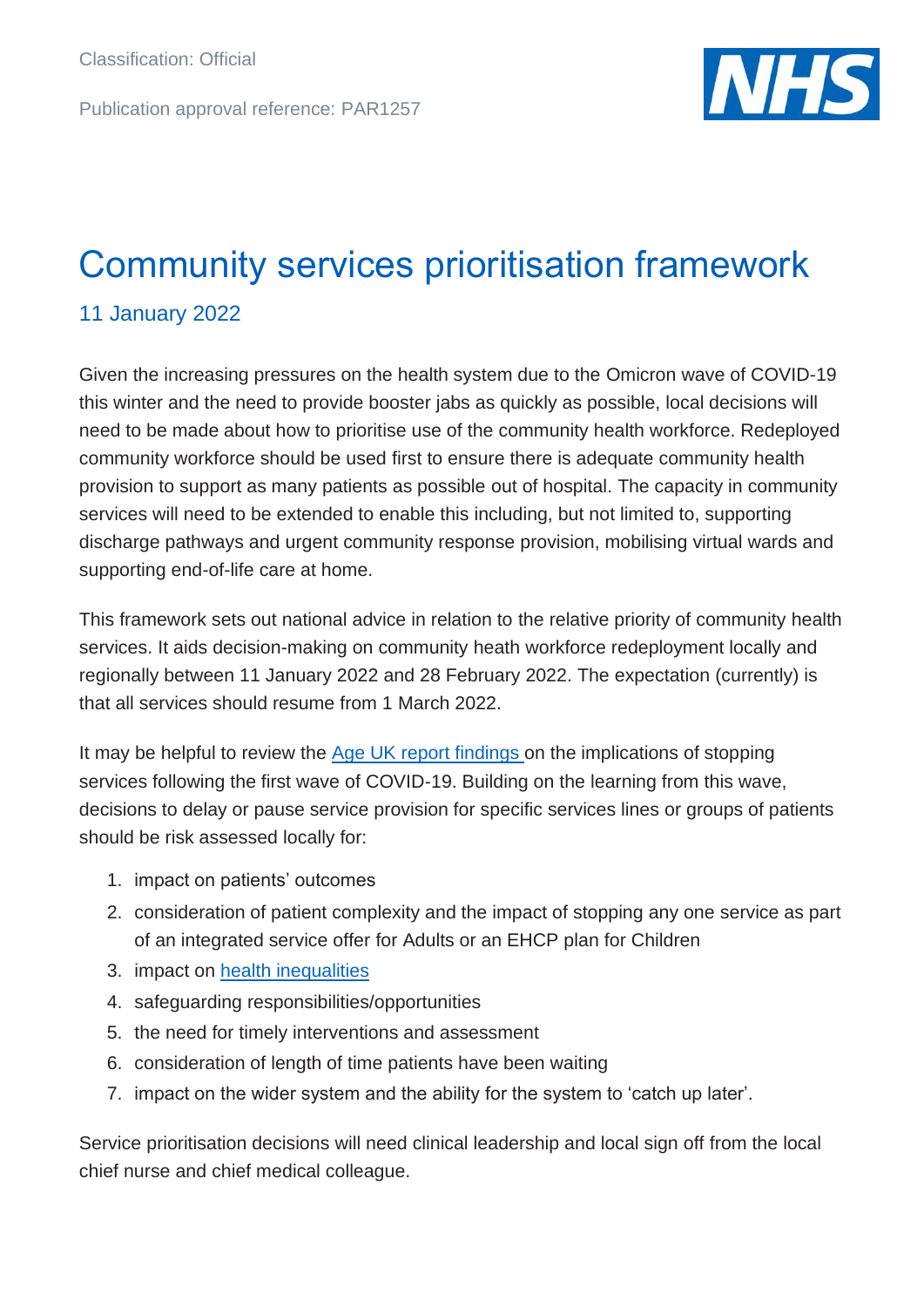## Summary of services that could temporarily be paused

| #              | <b>Services</b>                            | <b>Commissioner</b>                       | <b>Location</b>    | <b>Suggested prioritisation if needed</b><br>during January and February 2022                                                                                                                                                                                                                                                                                                                                                                                                                                                                                    | <b>Details</b>                                                                                                                                                                                                                                                                                                                                                                                                       |
|----------------|--------------------------------------------|-------------------------------------------|--------------------|------------------------------------------------------------------------------------------------------------------------------------------------------------------------------------------------------------------------------------------------------------------------------------------------------------------------------------------------------------------------------------------------------------------------------------------------------------------------------------------------------------------------------------------------------------------|----------------------------------------------------------------------------------------------------------------------------------------------------------------------------------------------------------------------------------------------------------------------------------------------------------------------------------------------------------------------------------------------------------------------|
|                |                                            | <b>Children and young people services</b> |                    |                                                                                                                                                                                                                                                                                                                                                                                                                                                                                                                                                                  |                                                                                                                                                                                                                                                                                                                                                                                                                      |
| $\mathbf{1}$   | National child<br>measurement<br>programme | Local authorities                         | Home and<br>school | Pause                                                                                                                                                                                                                                                                                                                                                                                                                                                                                                                                                            | Changes to services<br>commissioned by local<br>authorities should be agreed<br>with local directors of public<br>health                                                                                                                                                                                                                                                                                             |
| $\overline{2}$ | Friends and<br><b>Family Test</b>          | <b>NHS England</b>                        | Provider based     | Pause                                                                                                                                                                                                                                                                                                                                                                                                                                                                                                                                                            |                                                                                                                                                                                                                                                                                                                                                                                                                      |
| 3              | Audiology                                  | Clinical<br>commissioning<br>groups       | Clinic based       | Pause, except:<br>repair, replacement and supply of<br>$\bullet$<br>spare parts and specialist batteries<br>considered essential based on<br>$\bullet$<br>clinical judgement<br>the patient is at risk of future urgent<br>care needs<br>hearing aid wearers are dependent<br>$\bullet$<br>on their instruments for social<br>contact, learning, work, personal<br>safety and/or avoiding distress.<br>Patients with suspected foreign body in<br>ear(s) or sudden, rapid unexplained<br>hearing loss should be directed to NHS<br>111/urgent treatment centres. | Delay routine assessments<br>but make provision for<br>essential/urgent care,<br>including diagnostic tests<br>following newborn screening<br>(eg ABR and follow-up as<br>clinically necessary).<br>Aftercare for existing hearing<br>aid users may be provided<br>remotely.<br>Consider hearing aid repair,<br>replacement, battery supply<br>and spare parts by post,<br>telephone or video advice and<br>support. |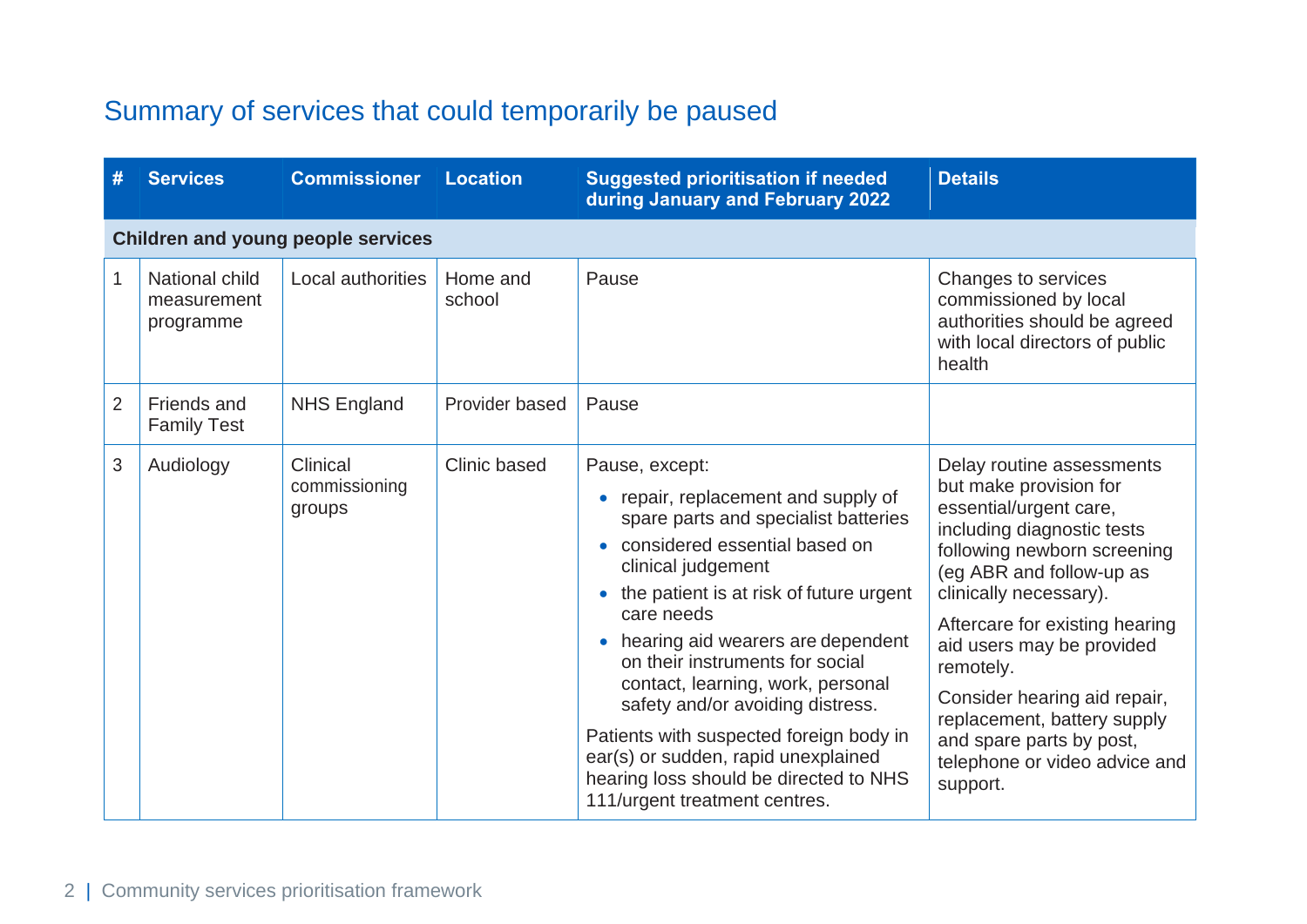| #              | <b>Services</b>                   | <b>Commissioner</b>                 | <b>Location</b>                       | <b>Suggested prioritisation if needed</b><br>during January and February 2022                                                                                                                                                                                                                                                                                                                                            | <b>Details</b>                                                                                                                                    |
|----------------|-----------------------------------|-------------------------------------|---------------------------------------|--------------------------------------------------------------------------------------------------------------------------------------------------------------------------------------------------------------------------------------------------------------------------------------------------------------------------------------------------------------------------------------------------------------------------|---------------------------------------------------------------------------------------------------------------------------------------------------|
| $\overline{4}$ | Vision<br>screening               | Clinical<br>commissioning<br>groups | Home and<br>clinic based              | Pause (including pre-school checks),<br>except:<br>• newborn visual checks (within 72<br>hours of birth) cannot be stopped as<br>neonatal cataracts need to be<br>spotted early<br>• 6-week check can safely be<br>conducted at 8 weeks, except as<br>part of an integrated approach for<br>assessment of complex needs<br>• when an issue with vision has been<br>identified<br>children under care plans.<br>$\bullet$ |                                                                                                                                                   |
| 5              | Newborn<br>hearing<br>screening   | <b>NHS England</b>                  | Maternity unit<br>clinics and<br>home | Pause except:<br>maternity unit-based screening.<br>$\bullet$                                                                                                                                                                                                                                                                                                                                                            | This service should not be<br>delayed longer than 3 months<br>from birth, therefore any<br>resultant waiting lists will<br>need to be considered. |
|                | <b>Adult services</b>             |                                     |                                       |                                                                                                                                                                                                                                                                                                                                                                                                                          |                                                                                                                                                   |
| 6              | Friends and<br><b>Family Test</b> | <b>NHS England</b>                  | Provider<br>based                     | Pause                                                                                                                                                                                                                                                                                                                                                                                                                    |                                                                                                                                                   |
| $\overline{7}$ | <b>NHS</b> health<br>checks       | Local authorities                   | Community<br>based                    | Pause                                                                                                                                                                                                                                                                                                                                                                                                                    | Changes to services<br>commissioned by local<br>authorities should be agreed<br>with directors of public health.                                  |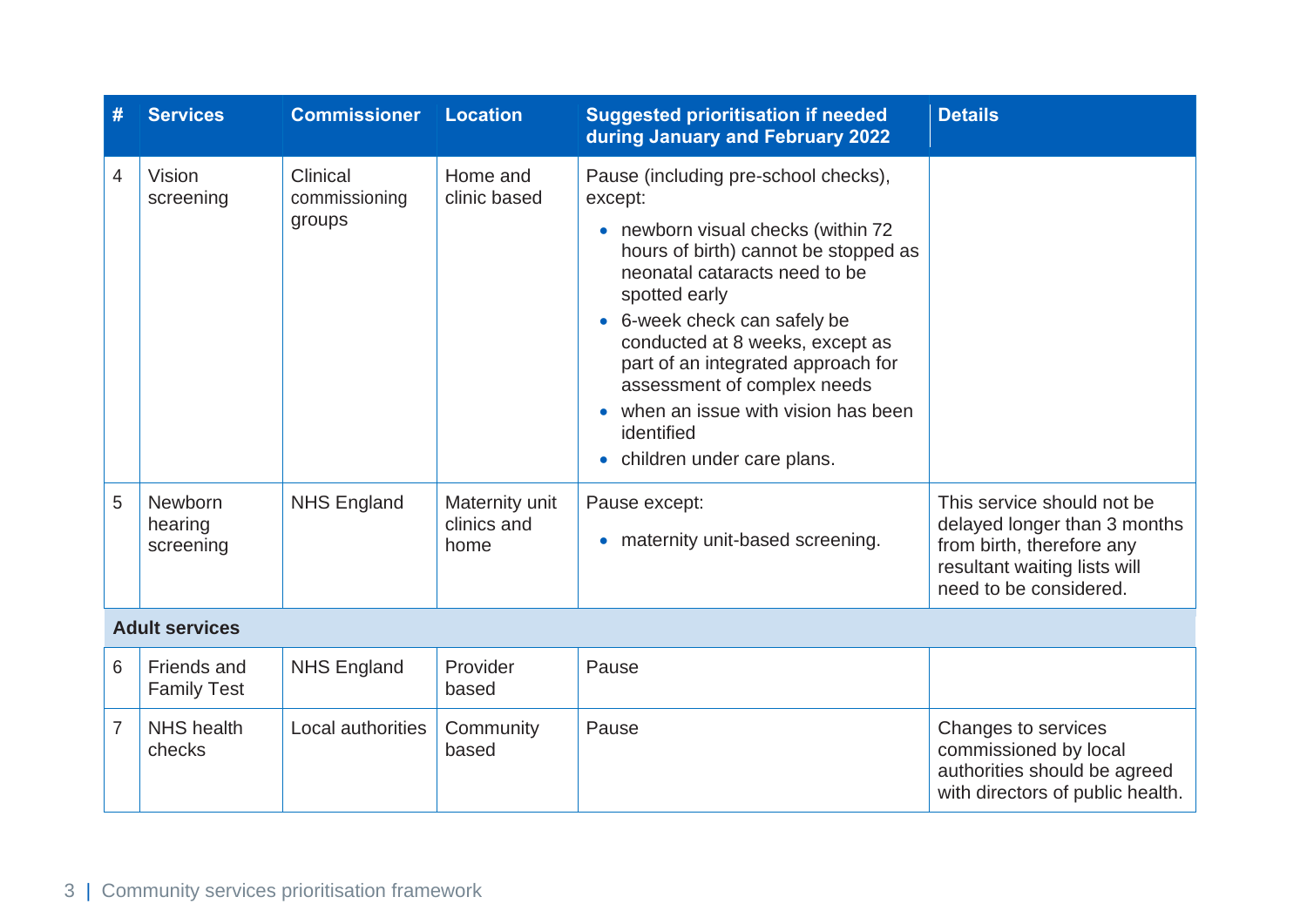| #     | <b>Services</b>                                 | <b>Commissioner</b>                 | <b>Location</b>          | <b>Suggested prioritisation if needed</b><br>during January and February 2022                                                                                                                                                                                                                                                                                           | <b>Details</b> |
|-------|-------------------------------------------------|-------------------------------------|--------------------------|-------------------------------------------------------------------------------------------------------------------------------------------------------------------------------------------------------------------------------------------------------------------------------------------------------------------------------------------------------------------------|----------------|
| 8     | Non-acute                                       | Clinical                            | Clinic based             | Pause, except:                                                                                                                                                                                                                                                                                                                                                          |                |
|       | outpatient<br>clinics                           | commissioning<br>groups             |                          | review of post-surgical high-risk<br>$\bullet$<br>cases, eg diabetic foot                                                                                                                                                                                                                                                                                               |                |
|       |                                                 |                                     |                          | follow-up appointments following<br>community hospital admission                                                                                                                                                                                                                                                                                                        |                |
|       |                                                 |                                     |                          | support for readmission avoidance<br>in older people                                                                                                                                                                                                                                                                                                                    |                |
| $9\,$ | Weight<br>management<br>and obesity<br>services | Clinical<br>commissioning<br>groups | Home and<br>clinic based | Pause behavioural interventions for<br>weight loss:<br>• For Tier 3 weight management<br>services where teams are also<br>providing management of<br>associated co- morbidities (eg Type<br>2 diabetes, obstructive sleep<br>apnoea), clinicians should<br>appropriately triage clinic lists to<br>assess which patients may need<br>ongoing support, ideally remotely. |                |
|       |                                                 |                                     |                          | These services may also need to be<br>prioritised if obesity is impacting on<br>quality of life or other risk factors such<br>as pre-diabetes, mental health problems<br>or disability.                                                                                                                                                                                 |                |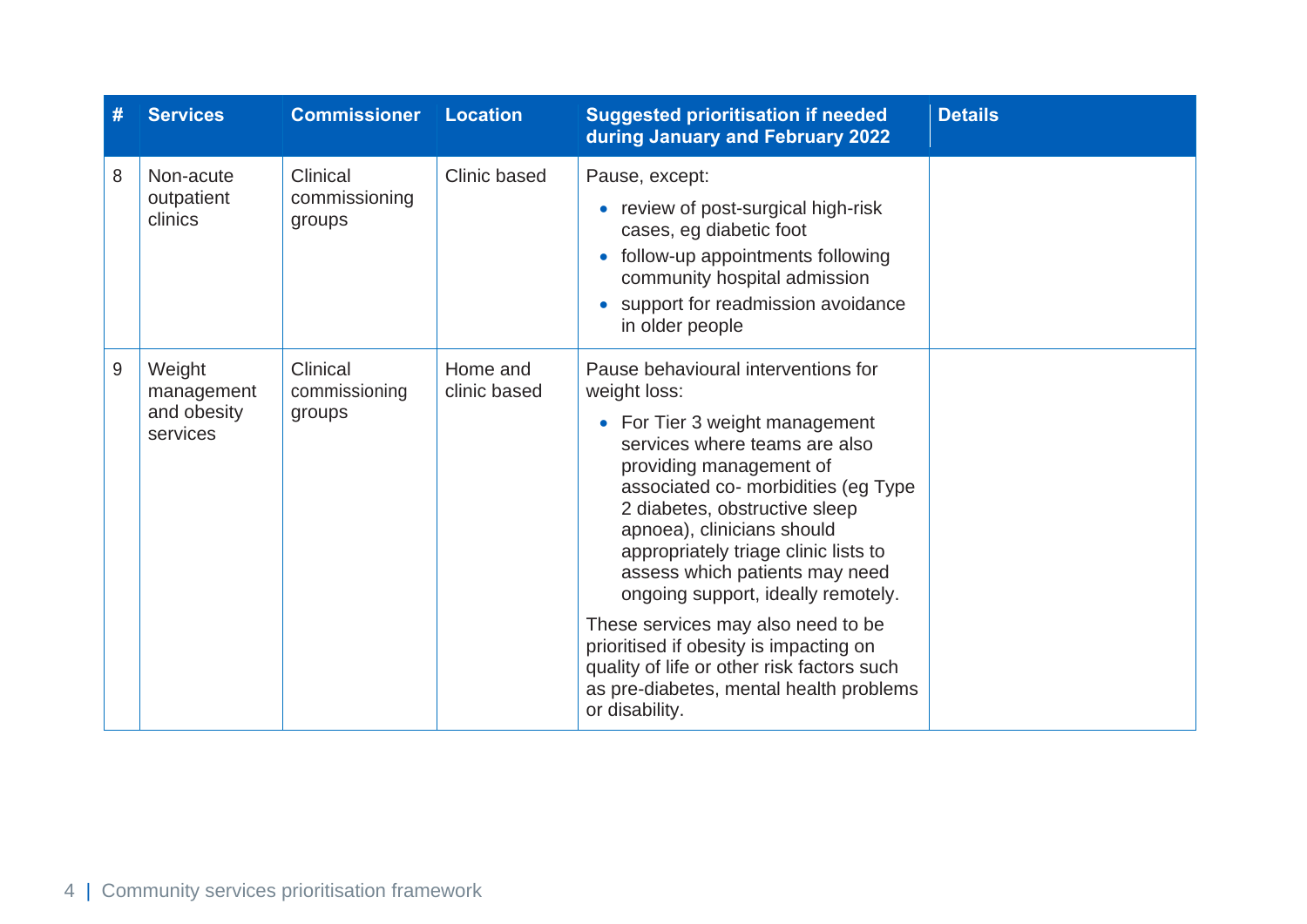## Services that should continue or continue with prioritised waiting lists

| #               | <b>Services</b>                                                                                                             | <b>Commissioner Location</b>                                                                    |                                             | <b>Plan during December to</b><br><b>January 2022</b>                                                                                                           | <b>Details</b> |
|-----------------|-----------------------------------------------------------------------------------------------------------------------------|-------------------------------------------------------------------------------------------------|---------------------------------------------|-----------------------------------------------------------------------------------------------------------------------------------------------------------------|----------------|
|                 | <b>Children and young people services</b>                                                                                   |                                                                                                 |                                             |                                                                                                                                                                 |                |
| 10 <sup>°</sup> | Pre-birth and 0-5<br>service (health<br>visiting)                                                                           | Local<br>authorities                                                                            | Home visits:<br>virtual and<br>clinic based | Continue.                                                                                                                                                       |                |
| 11              | School nursing                                                                                                              | Local<br>authorities/<br>clinical<br>commissioning<br>groups for<br>specialist<br>school nurses | Home visits,<br>school and<br>clinic based  | Continue.                                                                                                                                                       |                |
| 12              | Therapy<br>interventions<br>(physiotherapy,<br>speech and<br>language,<br>occupational<br>therapy, dietetics,<br>orthotics) | Clinical<br>commissioning<br>groups and/or<br>local authorities                                 |                                             | Continue, but with prioritisation<br>of patient lists. Deferral of<br>provision could be considered<br>for low priority cases to free up<br>workforce capacity. |                |
| 13              | Looked after<br>children's teams                                                                                            | Clinical<br>commissioning<br>groups and/or<br>local authorities                                 | Home visits,<br>school and<br>clinic based  | Continue, but with prioritisation<br>of patient lists. Deferral of<br>provision could be considered<br>for low priority cases to free up<br>workforce capacity. |                |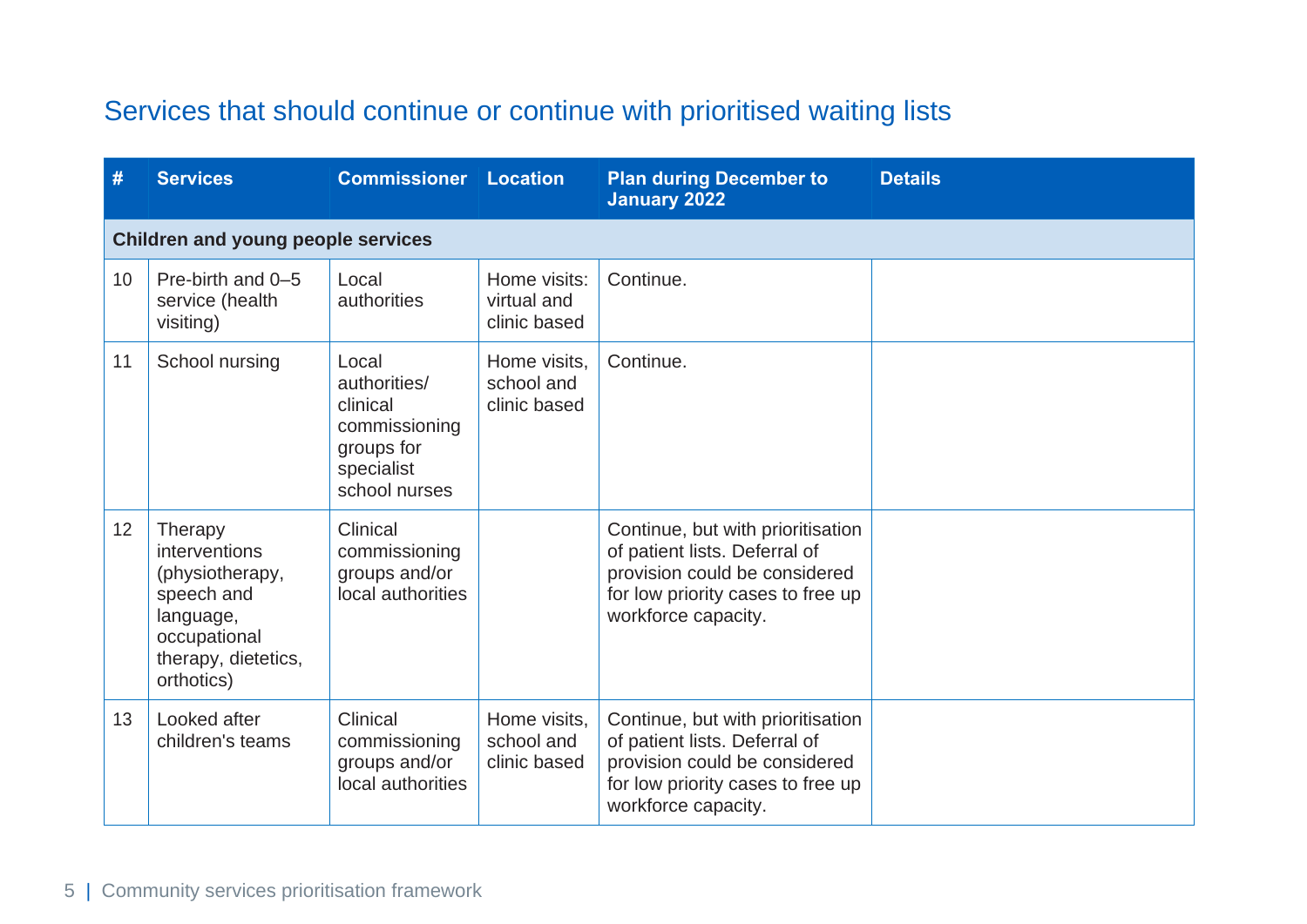| #  | <b>Services</b>                                                              | <b>Commissioner Location</b>                                    |                                                  | <b>Plan during December to</b><br><b>January 2022</b>                                                                                                           | <b>Details</b>                                                                                                                                                         |
|----|------------------------------------------------------------------------------|-----------------------------------------------------------------|--------------------------------------------------|-----------------------------------------------------------------------------------------------------------------------------------------------------------------|------------------------------------------------------------------------------------------------------------------------------------------------------------------------|
| 14 | Child health<br>information service                                          | <b>NHS England</b>                                              | Office base                                      | Continue.                                                                                                                                                       |                                                                                                                                                                        |
| 15 | Community nursing<br>services (planned<br>care and rapid<br>response teams)  | Clinical<br>commissioning<br>groups                             | Home or<br>clinic                                | Continue.                                                                                                                                                       |                                                                                                                                                                        |
| 16 | Nursing and<br>therapy teams<br>support for long-<br>term conditions         | Clinical<br>commissioning<br>groups                             | Home or<br>clinic                                | Continue, but with prioritisation<br>of patient lists. Deferral of<br>provision could be considered<br>for low priority cases to free up<br>workforce capacity. |                                                                                                                                                                        |
| 17 | Community<br>paediatric service<br>(including autism<br>diagnostic services) | Clinical<br>commissioning<br>groups                             | Home visits,<br>school and<br>clinic based       | Continue, but with prioritisation<br>of patient lists. Deferral of<br>provision could be considered<br>for low priority cases to free up<br>workforce capacity. |                                                                                                                                                                        |
| 18 | Wheelchair,<br>orthotics,<br>prosthetics and<br>equipment                    | Clinical<br>commissioning<br>groups and/or<br>local authorities | Home and<br>clinic                               | Continue, but with prioritisation<br>of patient lists. Deferral of<br>provision could be considered<br>for low priority cases to free up<br>workforce capacity. | Consider use of private<br>providers/shops to supply.<br>Changes to services commissioned<br>by local authorities should be agreed<br>with directors of public health. |
| 19 | Immunisations<br>(school-aged<br>services)                                   | <b>NHS England</b>                                              | 'Clinics' in<br>schools,<br>community<br>clinics | Continue.                                                                                                                                                       | Deliver service in line with the<br>priorities set by NHS England.                                                                                                     |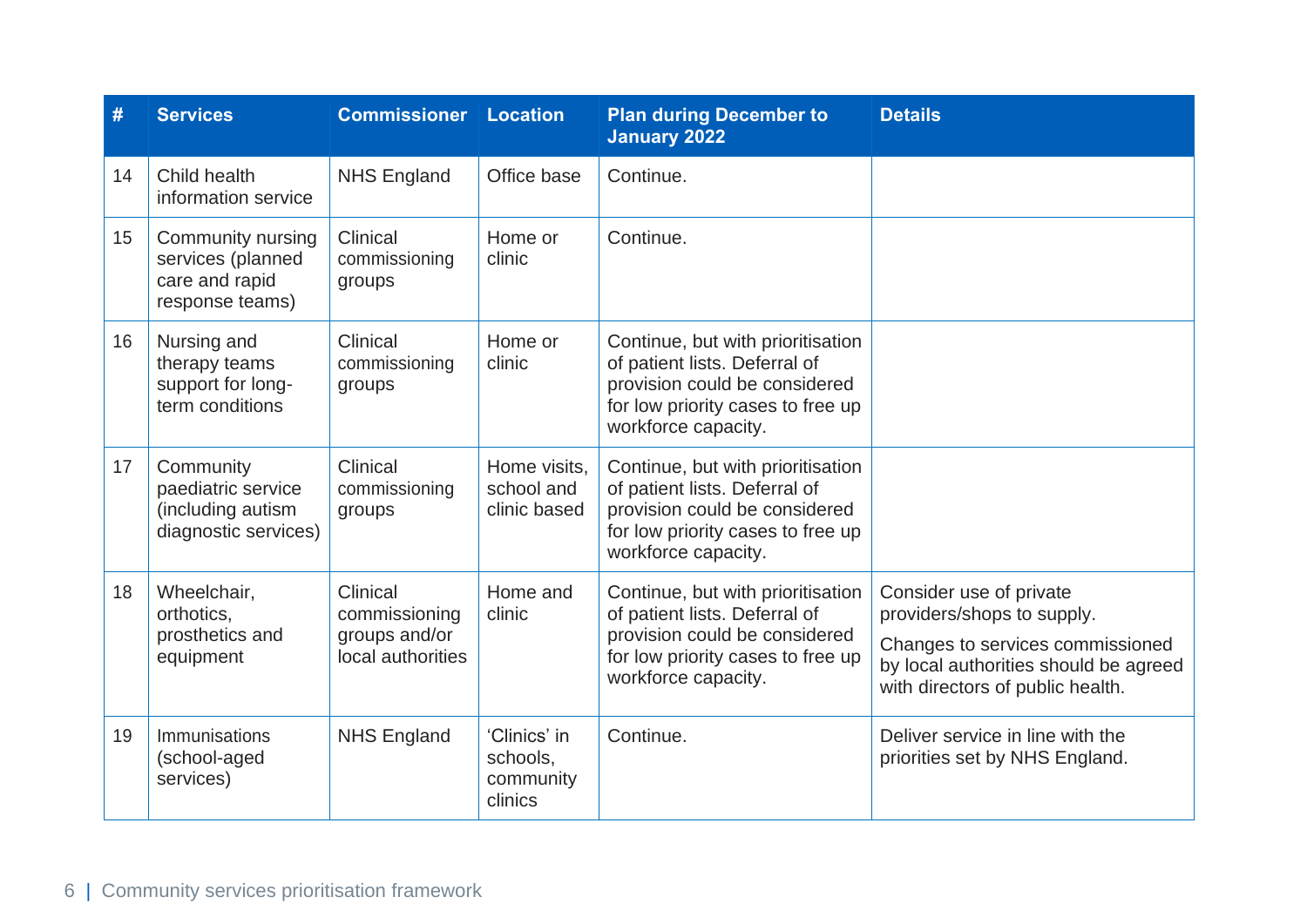| #  | <b>Services</b>                                                                 | <b>Commissioner Location</b>                                    |                                                                | <b>Plan during December to</b><br><b>January 2022</b> | <b>Details</b> |
|----|---------------------------------------------------------------------------------|-----------------------------------------------------------------|----------------------------------------------------------------|-------------------------------------------------------|----------------|
| 20 | Safeguarding                                                                    | Clinical<br>commissioning<br>groups and/or<br>local authorities | Home and<br>clinic                                             | Continue.                                             |                |
| 21 | Continuing care<br>packages                                                     | Clinical<br>commissioning<br>groups                             | Home or<br>clinic                                              | Continue.                                             |                |
| 22 | Children palliative<br>and end-of-life care                                     | Clinical<br>commissioning<br>groups and/or<br>local authorities | Home or<br>hospice                                             | Continue.                                             |                |
| 23 | Rapid response<br>service                                                       |                                                                 | Home or<br>clinic                                              | Continue.                                             |                |
| 24 | Sexual assault<br>services                                                      |                                                                 | Clinic and<br>police<br>stations                               | Continue.                                             |                |
| 25 | Antenatal, newborn<br>and children<br>screening and<br>immunisation<br>services | <b>NHS England</b>                                              | Maternity<br>units, clinic,<br>general<br>practice and<br>home | Continue.                                             |                |
| 26 | <b>Emotional health</b><br>and wellbeing/<br>mental health<br>support           | Clinical<br>commissioning<br>groups and/or<br>local authorities | Home visits,<br>school and<br>clinic based                     | Continue.                                             |                |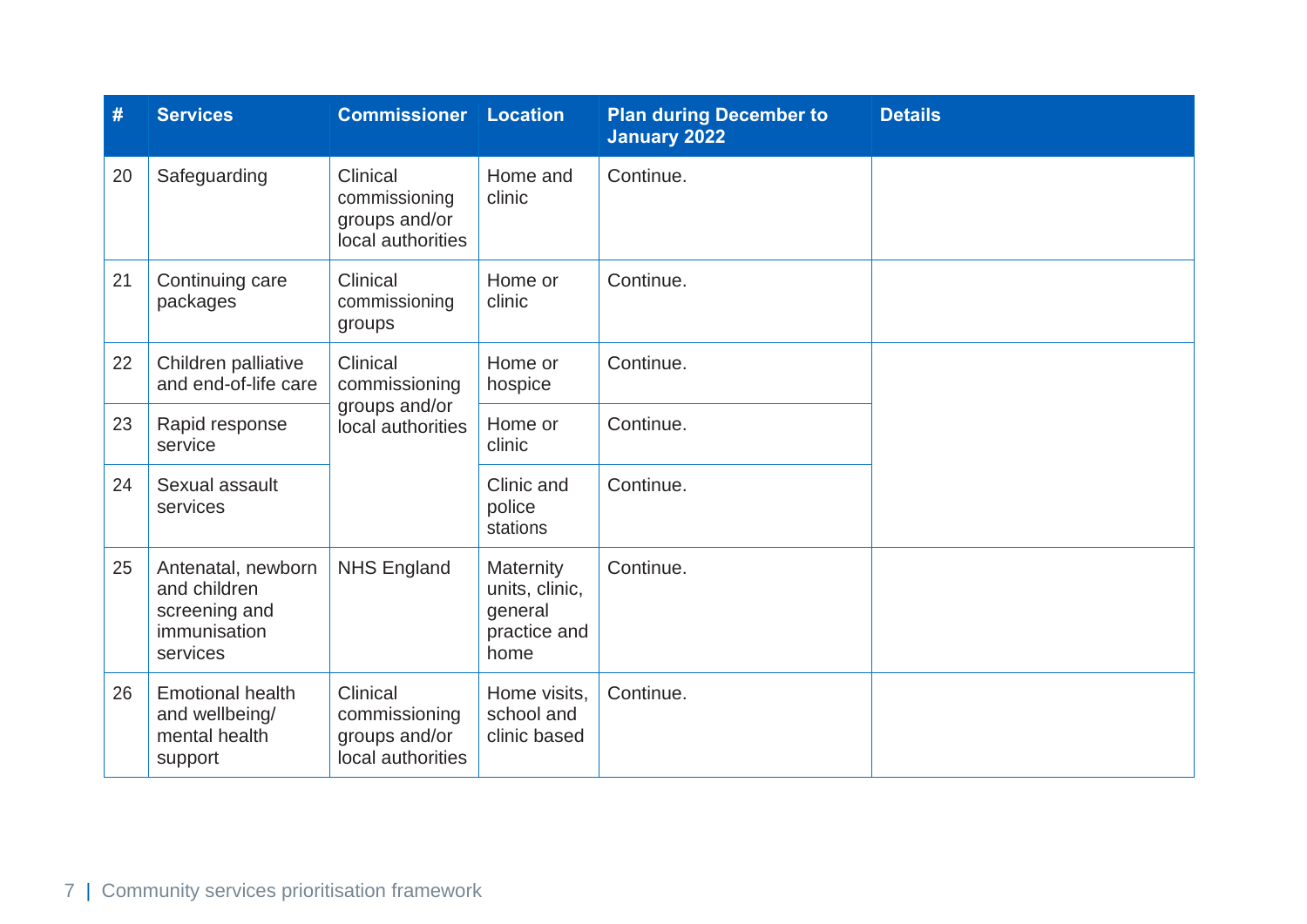|    | <b>Services</b>                                                                                                               | <b>Commissioner</b>                 | <b>Location</b>                            | <b>Plan during December to</b><br><b>January 2022</b>                                                                                                              | <b>Details</b> |
|----|-------------------------------------------------------------------------------------------------------------------------------|-------------------------------------|--------------------------------------------|--------------------------------------------------------------------------------------------------------------------------------------------------------------------|----------------|
|    | Adult and older people services                                                                                               |                                     |                                            |                                                                                                                                                                    |                |
| 27 | Audiology services                                                                                                            | Clinical<br>commissioning<br>groups | Clinic based                               | Continue, but with<br>prioritisation of patient lists.<br>Deferral of provision could be<br>considered for low priority<br>cases to free up workforce<br>capacity. |                |
| 28 | Podiatry and<br>podiatric surgery                                                                                             | Clinical<br>commissioning<br>groups | Clinics.<br>inpatient<br>wards and<br>home | Continue, but with<br>prioritisation of patient lists.<br>Deferral of provision could be<br>considered for low priority<br>cases to free up workforce<br>capacity. |                |
| 29 | Wheelchair,<br>orthotics,<br>prosthetics and<br>equipment                                                                     | Clinical<br>commissioning<br>groups | Clinics.<br>inpatient<br>wards and<br>home | Continue, but with<br>prioritisation of patient lists.<br>Deferral of provision could be<br>considered for low priority<br>cases to free up workforce<br>capacity. |                |
| 30 | Nursing and<br>therapy support for<br>LTCs including:<br>heart failure.<br>continence/<br>colostomy, tissue<br>viability, TB, |                                     |                                            | Continue, but with<br>prioritisation of patient lists.<br>Deferral of provision could be<br>considered for low priority<br>cases to free up workforce<br>capacity. |                |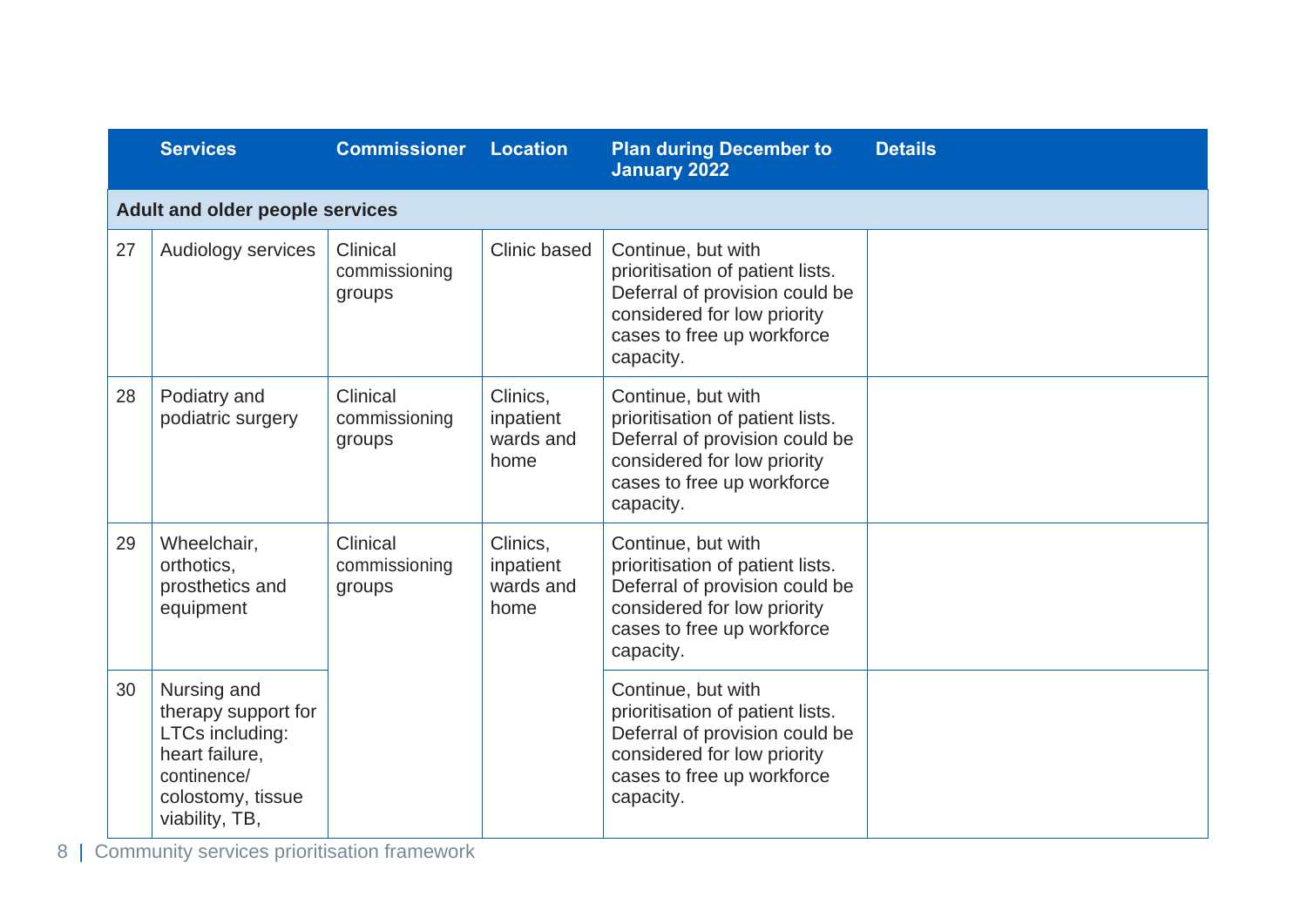|    | <b>Services</b>                                                                                                              | <b>Commissioner</b>                                             | <b>Location</b> | <b>Plan during December to</b><br><b>January 2022</b>                                                                                                                                                                                                   | <b>Details</b> |
|----|------------------------------------------------------------------------------------------------------------------------------|-----------------------------------------------------------------|-----------------|---------------------------------------------------------------------------------------------------------------------------------------------------------------------------------------------------------------------------------------------------------|----------------|
|    | Parkinson's,<br>respiratory/COPD,<br>stroke, MS, MND,<br>falls.<br>lymphoedema,<br>diabetes                                  |                                                                 |                 |                                                                                                                                                                                                                                                         |                |
| 31 | Rehabilitation<br>services<br>(integrated and<br>unidisciplinary)<br>(physio, OT,<br>speech and<br>language therapy,<br>etc) | Clinical<br>commissioning<br>groups and/or<br>local authorities |                 | Continue.<br>Focus on rehabilitation and<br>recovery for those discharged<br>from hospital-based care and<br>those whose functioning is<br>deteriorating at home.<br>Also consider prioritisation of<br>patient lists where demand<br>exceeds capacity. |                |
| 32 | Neuro-<br>rehabilitation<br>(multidisciplinary)<br>- stroke, head<br>injury and<br>neurological<br>conditions                | Clinical<br>commissioning<br>groups                             |                 | Continue.<br>Focus on rehabilitation and<br>recovery for those discharged<br>from hospital-based care and<br>those whose functioning is<br>deteriorating at home.<br>Consider extending early<br>supported discharge<br>arrangements.                   |                |
| 33 | Therapy<br>interventions<br>(physio, speech                                                                                  | Clinical<br>commissioning                                       |                 | Continue.<br>Focus on rehabilitation and<br>recovery for those discharged                                                                                                                                                                               |                |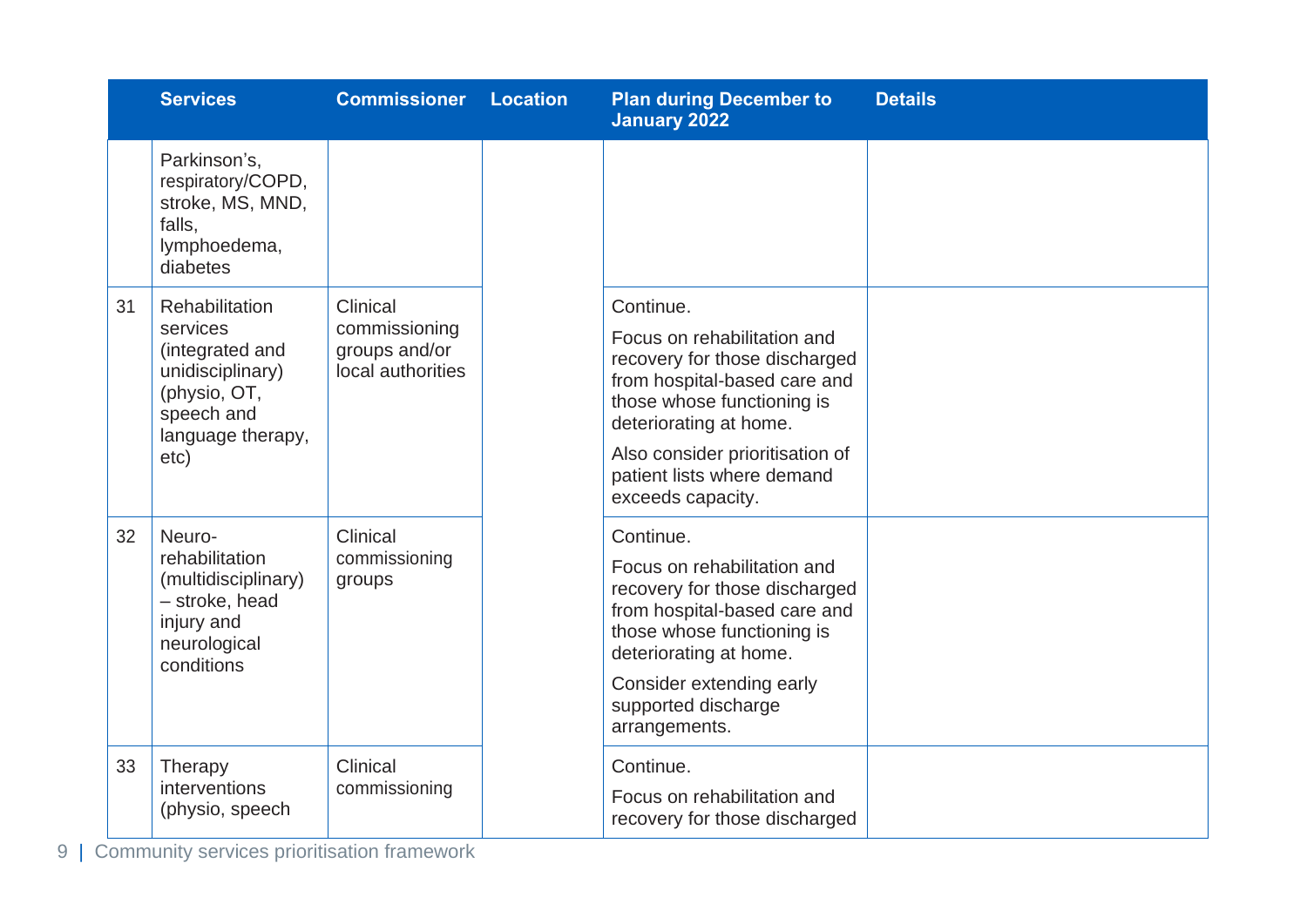|    | <b>Services</b>                                                    | <b>Commissioner</b>                 | <b>Location</b> | <b>Plan during December to</b><br><b>January 2022</b>                                                                                                                                                                                                                                                                                                                                                                                        | <b>Details</b>                                                                                                                                                                                                                                                                                                                                                                                                                                                                                                                                                          |
|----|--------------------------------------------------------------------|-------------------------------------|-----------------|----------------------------------------------------------------------------------------------------------------------------------------------------------------------------------------------------------------------------------------------------------------------------------------------------------------------------------------------------------------------------------------------------------------------------------------------|-------------------------------------------------------------------------------------------------------------------------------------------------------------------------------------------------------------------------------------------------------------------------------------------------------------------------------------------------------------------------------------------------------------------------------------------------------------------------------------------------------------------------------------------------------------------------|
|    | and language,<br>occupational<br>therapy, dietetics,<br>orthotics) | groups and/or<br>local authorities  |                 | from hospital-based care and<br>those whose functioning is<br>deteriorating at home.<br>Also consider prioritisation of<br>patient lists where demand<br>exceeds capacity.                                                                                                                                                                                                                                                                   |                                                                                                                                                                                                                                                                                                                                                                                                                                                                                                                                                                         |
| 34 | Contraception                                                      | <b>NHS England</b><br>and local     | Clinic based    | Continue                                                                                                                                                                                                                                                                                                                                                                                                                                     | Changes to services commissioned by                                                                                                                                                                                                                                                                                                                                                                                                                                                                                                                                     |
| 35 | Sexual and<br>reproductive health<br>services                      | authorities                         |                 |                                                                                                                                                                                                                                                                                                                                                                                                                                              | local authorities should be agreed with<br>directors of public health.                                                                                                                                                                                                                                                                                                                                                                                                                                                                                                  |
| 36 | <b>HIV</b> services                                                | <b>NHE England</b>                  |                 |                                                                                                                                                                                                                                                                                                                                                                                                                                              |                                                                                                                                                                                                                                                                                                                                                                                                                                                                                                                                                                         |
| 37 | Musculoskeletal<br>service                                         | Clinical<br>commissioning<br>groups | Clinic based    | Continue services that<br>aligned with orthopaedic and<br>rheumatology planning to<br>enable continued referral of<br>emergency and urgent MSK<br>conditions to secondary care<br>services (see clinical guide<br>for management of patients<br>on MSK).<br>Serve patients who have had<br>recent elective surgery,<br>fractures or those with acute<br>and/or complex needs,<br>including carers with a focus<br>to enable self-management. | Guidance to support recognition and<br>management of urgent and emergency<br>conditions available via<br>http://arma.uk.net/wp-<br>content/uploads/2021/01/Urgent-<br>emergency-MSK-conditions-requiring-<br>onward-referral-2.pdf<br>Guidance to inform decision-making<br>with regard to corticosteroid injection<br>and timing of COVID-19 vaccination<br>available via (see section 13)<br>http://arma.uk.net/covid-19-<br>vaccination-and-msk/<br>Decision support tools with regard to<br>onward referral are available<br>https://www.versusarthritis.org/about- |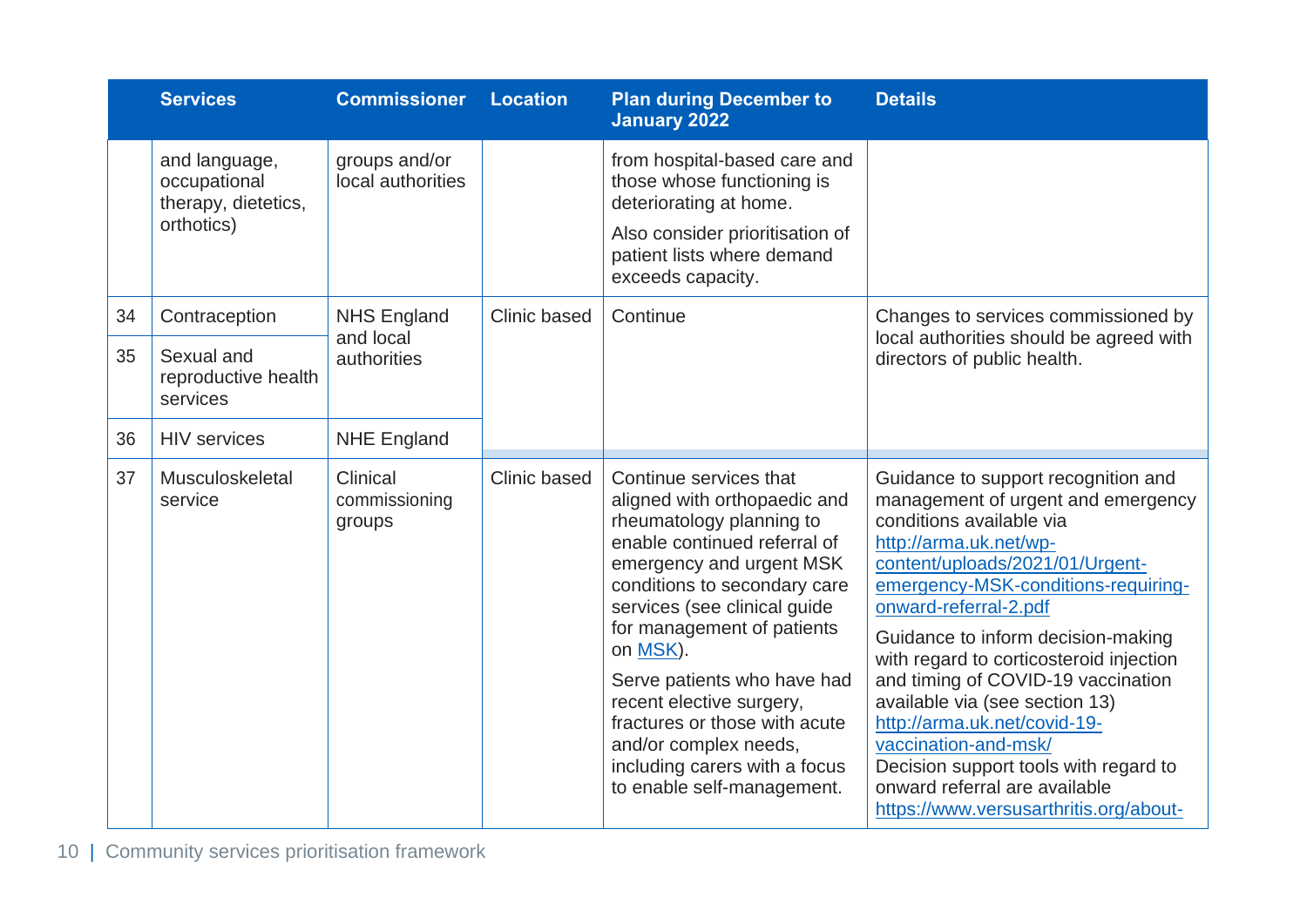|    | <b>Services</b>             | <b>Commissioner</b> | <b>Location</b>           | <b>Plan during December to</b><br><b>January 2022</b>                                                                                                                                                                                                                                                                                                                                                                                                                                                                                                                                       | <b>Details</b>                                                                                                                                                                                                             |
|----|-----------------------------|---------------------|---------------------------|---------------------------------------------------------------------------------------------------------------------------------------------------------------------------------------------------------------------------------------------------------------------------------------------------------------------------------------------------------------------------------------------------------------------------------------------------------------------------------------------------------------------------------------------------------------------------------------------|----------------------------------------------------------------------------------------------------------------------------------------------------------------------------------------------------------------------------|
|    |                             |                     |                           | Triage services to inform<br>shared decision-making with<br>regard to complex patients,<br>diagnostics (MRI and<br>ultrasound) and timely<br>onward referral.<br>Where possible, provide<br>capacity to support other<br>community resources<br>focused on rehabilitation and<br>recovery for those discharged<br>from acute care and those<br>whose functioning is<br>deteriorating at home, and/or<br>the administration of<br>vaccines.<br>All other rehabilitation work<br>could be deprioritised with<br>patients enabled to self-<br>manage (this includes<br>rehabilitation groups). | arthritis/healthcare-<br>professionals/musculoskeletal-<br>decision-support-tools/<br>Resources to support self-<br>management; these are being worked<br>up and are likely to be an update to<br>www.csp.org.uk/MSKadvice |
| 38 | <b>Specialist dentistry</b> | <b>NHS England</b>  | Clinic and<br>home visits | Continue.                                                                                                                                                                                                                                                                                                                                                                                                                                                                                                                                                                                   |                                                                                                                                                                                                                            |
| 39 | Minor oral surgery          |                     | Clinic based              |                                                                                                                                                                                                                                                                                                                                                                                                                                                                                                                                                                                             |                                                                                                                                                                                                                            |
| 40 | Day case surgery            |                     |                           |                                                                                                                                                                                                                                                                                                                                                                                                                                                                                                                                                                                             |                                                                                                                                                                                                                            |
| 41 | Primary dental<br>work      |                     |                           |                                                                                                                                                                                                                                                                                                                                                                                                                                                                                                                                                                                             |                                                                                                                                                                                                                            |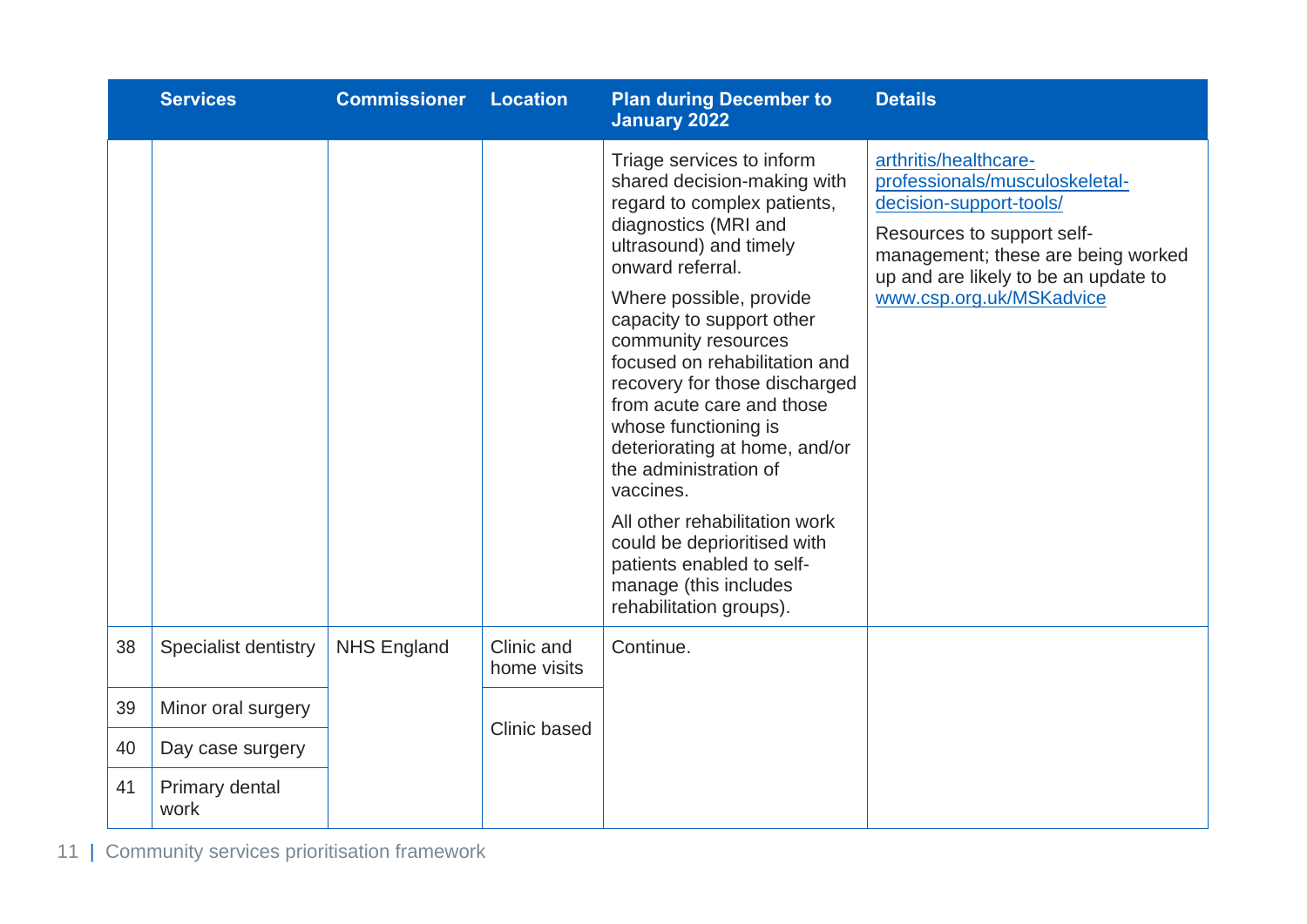|    | <b>Services</b>                                                                        | <b>Commissioner</b>                 | <b>Location</b>          | <b>Plan during December to</b><br><b>January 2022</b> | <b>Details</b> |
|----|----------------------------------------------------------------------------------------|-------------------------------------|--------------------------|-------------------------------------------------------|----------------|
| 42 | Urgent dental<br>clinics                                                               |                                     |                          |                                                       |                |
| 43 | Alcohol and<br>addiction service                                                       | Local authorities                   | Home and<br>clinic based | Continue.                                             |                |
| 44 | Drug and addiction<br>service                                                          |                                     |                          |                                                       |                |
| 45 | NHS continuing<br>healthcare<br>packages                                               | Clinical<br>commissioning<br>groups | Home and<br>care homes   | Continue.                                             |                |
| 46 | Community<br>nursing services<br>(including district<br>nurses and<br>homeless health) | Clinical<br>commissioning<br>groups | Home and<br>clinic based | Continue.                                             |                |
| 47 | Urgent community<br>response/rapid<br>response team                                    | Clinical<br>commissioning<br>group  |                          | Continue.                                             |                |
| 48 | Out-of-hours GP<br>services                                                            | Clinical<br>commissioning<br>groups | Home and<br>clinic based | Continue.                                             |                |
| 49 | 111 service                                                                            |                                     | Clinic based             | Continue.                                             |                |
| 50 | Walk-in centres                                                                        |                                     |                          | Continue.                                             |                |
| 51 | Urgent treatment<br>centres                                                            |                                     |                          | Continue.                                             |                |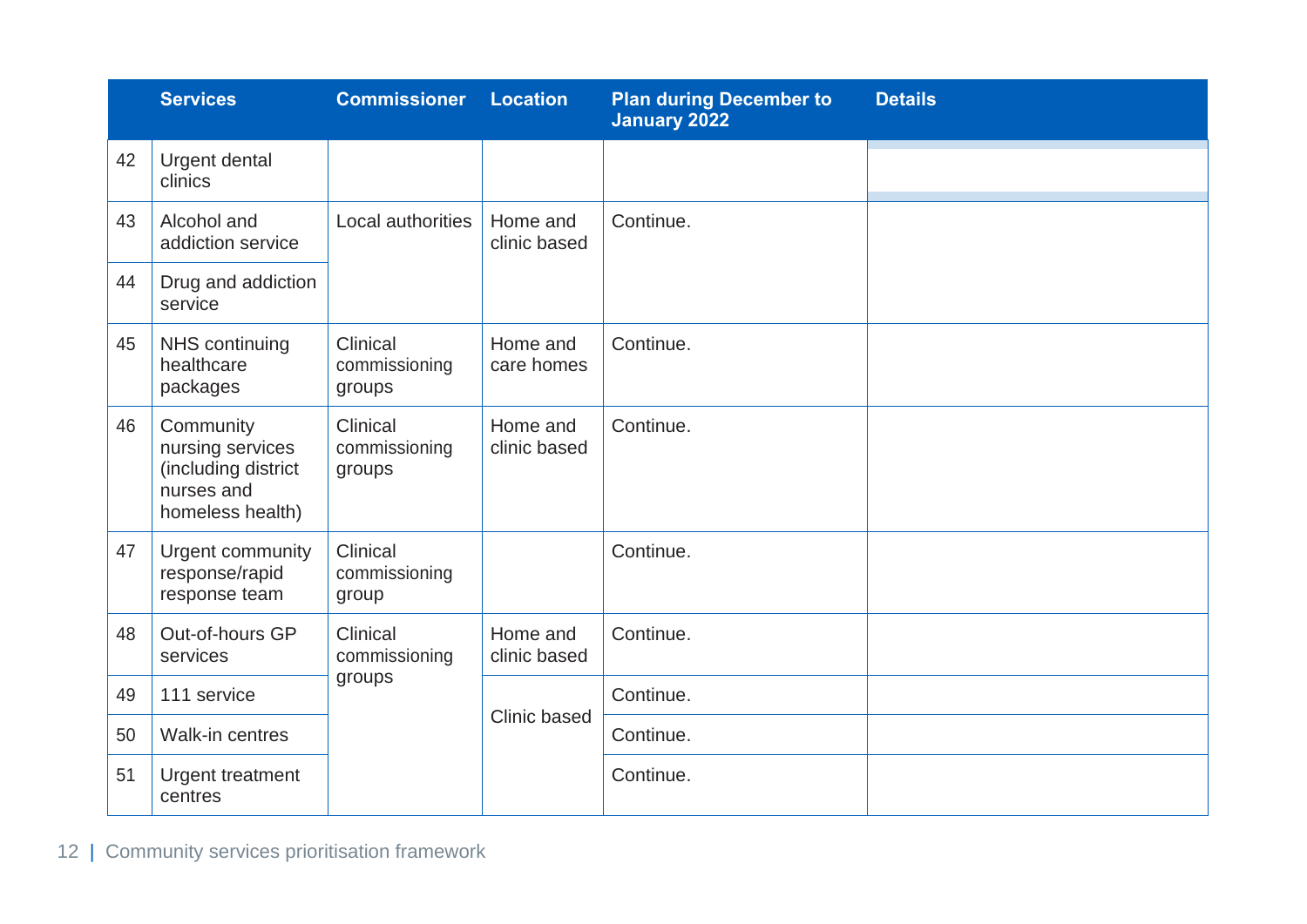|    | <b>Services</b>                                                                                                                                              | <b>Commissioner</b>                                                                    | <b>Location</b>                                                                        | <b>Plan during December to</b><br><b>January 2022</b>                                                                                                              | <b>Details</b> |
|----|--------------------------------------------------------------------------------------------------------------------------------------------------------------|----------------------------------------------------------------------------------------|----------------------------------------------------------------------------------------|--------------------------------------------------------------------------------------------------------------------------------------------------------------------|----------------|
| 52 | Palliative and end-<br>of-life and hospice<br>care (including<br>non-specialist end-<br>of-life care<br>delivered by<br>community/district<br>nursing teams) | Clinical<br>commissioning<br>groups                                                    | Home,<br>registered<br>care home<br>or clinic<br>based, bed-<br>based care,<br>hospice | Continue.                                                                                                                                                          |                |
| 53 | <b>Rehabilitation bed-</b><br>based care                                                                                                                     | Clinical<br>commissioning<br>groups and/or<br>local authorities,<br><b>NHS England</b> | Home,<br>registered<br>care home<br>or clinic<br>based, bed-<br>based care,<br>hospice | Continue.                                                                                                                                                          |                |
| 54 | Intermediate care<br>and reablement                                                                                                                          | Clinical<br>commissioning<br>groups and/or<br>local authorities                        |                                                                                        | Continue.                                                                                                                                                          |                |
| 55 | Adult safeguarding                                                                                                                                           | Clinical<br>commissioning<br>groups                                                    | Home                                                                                   | Continue.                                                                                                                                                          |                |
| 56 | Phlebotomy                                                                                                                                                   | Clinical<br>commissioning<br>groups                                                    | Home/clinic                                                                            | Continue, but with<br>prioritisation of patient lists.<br>Deferral of provision could be<br>considered for low priority<br>cases to free up workforce<br>capacity. |                |